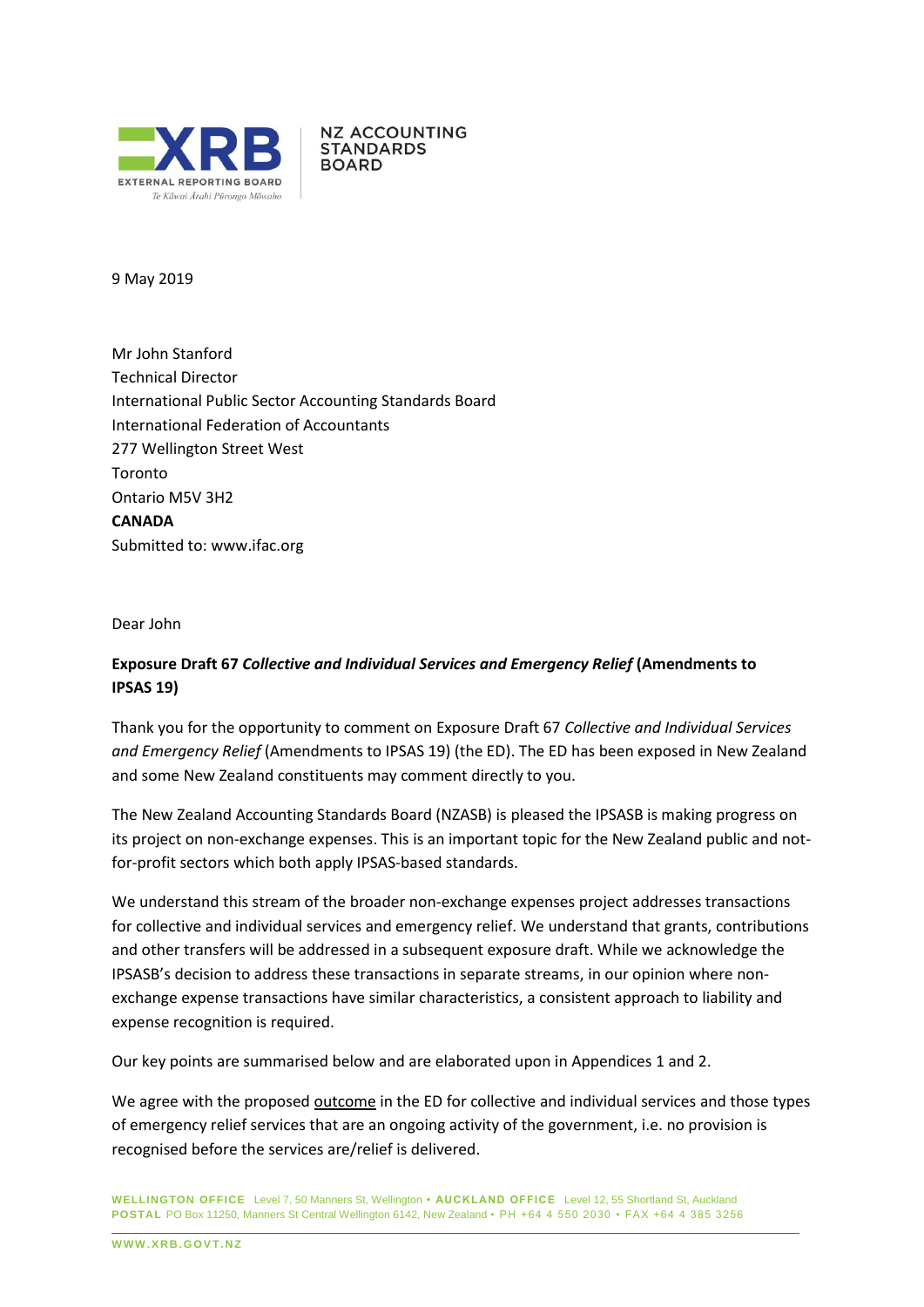For those types of emergency relief services that are not an ongoing activity of the government (or other public sector entity) we agree that in some circumstances it may be appropriate to recognise a provision or disclose a contingent liability.

Whilst we agree with the proposed outcomes in the ED for collective and individual services and emergency relief, we are of the view that the rationale in the ED is inadequate. In our opinion there is insufficient analysis of the principles of IPSAS 19 *Provisions, Contingent Liabilities and Contingent*  to these transactions to justify the proposed outcomes in the ED.

We explain our concerns with the ED's rationale in Appendix 1.

We also consider it important for the IPSASB to consider the linkage between the ED and the current project on grants, contributions and other transfers. Where emergency relief has similar characteristics to grants, we would expect a consistent and coherent approach to the accounting of such transactions.

In our view, the IPSASB should:

- 1. establish requirements on collective and individual services and emergency relief in the body of IPSAS 19 (we would suggest under a separate section in *Application of the Recognition and Measurement Rules*);
- 2. provide guidance on how to apply the principles in IPSAS 19 to these transactions (i.e. how do the general recognition criteria in IPSAS 19 apply to collective and individual services and emergency relief);
- 3. provide more guidance on the distinction between the two types of emergency relief, including considering adding examples in the implementation guidance which accompanies IPSAS 19; and
- 4. provide more guidance on the distinction between (a) other forms of government assistance that are not part of the ongoing activities of the government and are not emergency relief provided in response to specific events and (b) individual and collective services.

Our responses to the Specific Matters for Comment in the ED are set out in Appendix 2 to this letter. If you have any questions or require clarification of any matters in this submission, please contact Aimy Luu Huynh [\(aimy.luuhuynh@xrb.govt.nz\)](mailto:aimy.luuhuynh@xrb.govt.nz) or me.

Yours sincerely

KubelyCook

Kimberley Crook **Chair – New Zealand Accounting Standards Board**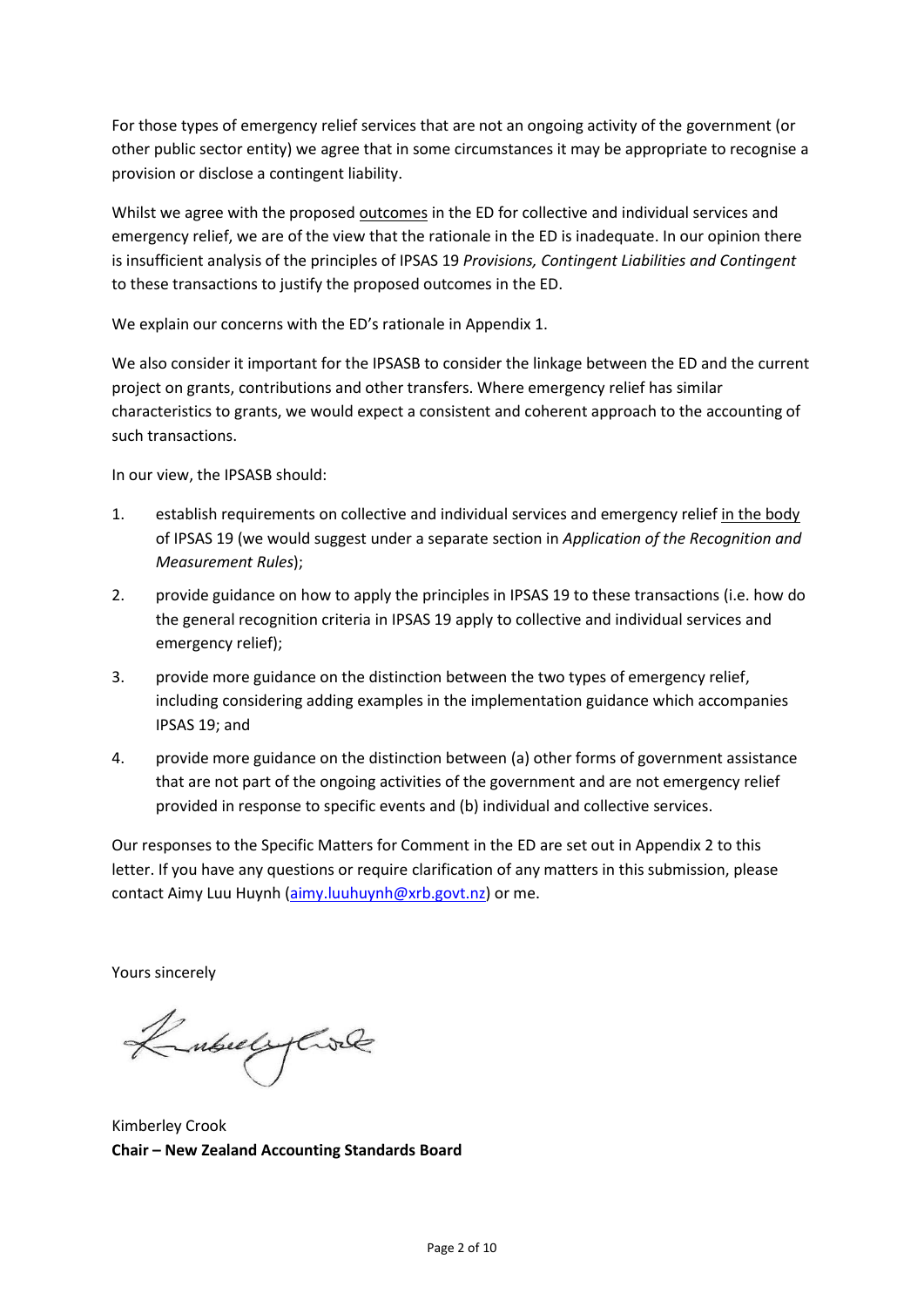# **APPENDIX 1 General Comments and the NZASB's Proposals**

#### **Scope**

We note that when the IPSASB issued IPSAS 42 *Social Benefits* in January 2019, consequential amendments were made to the scope paragraph of IPSAS 19 *Provisions, Contingent Liabilities and Contingent Assets*. These consequential amendments mean that non-exchange expenses that do not meet the narrow definition of social benefits in IPSAS 42 now fall within the scope of IPSAS 19.

In particular, we understand that this includes non-exchange expenses arising from transactions in which governments and public sector entities deliver a wide range of goods, services and other benefits that are not social benefits (as defined in IPSAS 42). Governments and public sector entities would now need to apply the general recognition criteria in IPSAS 19 to determine whether to recognise a provision for these goods, services and other benefits.

We would like the IPSASB to consider whether any additional text should be added to the scope exclusion in paragraph 1(a) of IPSAS 19<sup>1</sup> to clarify that although social benefits within the scope of IPSAS 42 are out of scope of IPSAS 19, a wide range of goods, services and other benefits provided by governments and public sector entities are in scope. Given that the term "social benefits" is commonly used to refer to a wide range of government assistance programmes, not just those within the scope of IPSAS 42, we consider that clarifying text will assist entities in determining which types of transactions fall within the scope of IPSAS 19 rather than IPSAS 42. This could be achieved by referring to collective and individual services and emergency relief in the scope of IPSAS 19.

#### **Location of requirements**

We do not agree with the addition of application guidance to IPSAS 19 as proposed in Exposure Draft 67 *Collective and Individual Services and Emergency Relief* (Amendments to IPSAS 19) (the ED). As noted in our cover letter, we consider that the accounting requirements for collective and individual services and emergency relief would be better located in the body of IPSAS 19 under a separate section in *Application of the Recognition and Measurement Rules*. We would envisage that this section is set out like the existing section in IPSAS 19 on restructuring.<sup>2</sup> As explained further below, we consider that it is not sufficient to rely on an interpretation of one particular sentence in paragraph 26 of IPSAS 19 to support the conclusion reached in the ED on how to account for collective and individual services. In addition, as demonstrated by the differences in accounting treatment of the two types of emergency relief, it is important to provide clear guidance on when it is appropriate to conclude that no provision should be recognised until services are delivered. In our view, locating the requirements on collective services, individual services and emergency relief in the body of the standard, together with clearer links to the principles of IPSAS 19 (as we discuss below), will assist public sector entities to apply the Standard to these types of transactions.

1

<sup>1</sup> As amended by IPSAS 42.

<sup>2</sup> Paragraphs 81–96 of IPSAS 19.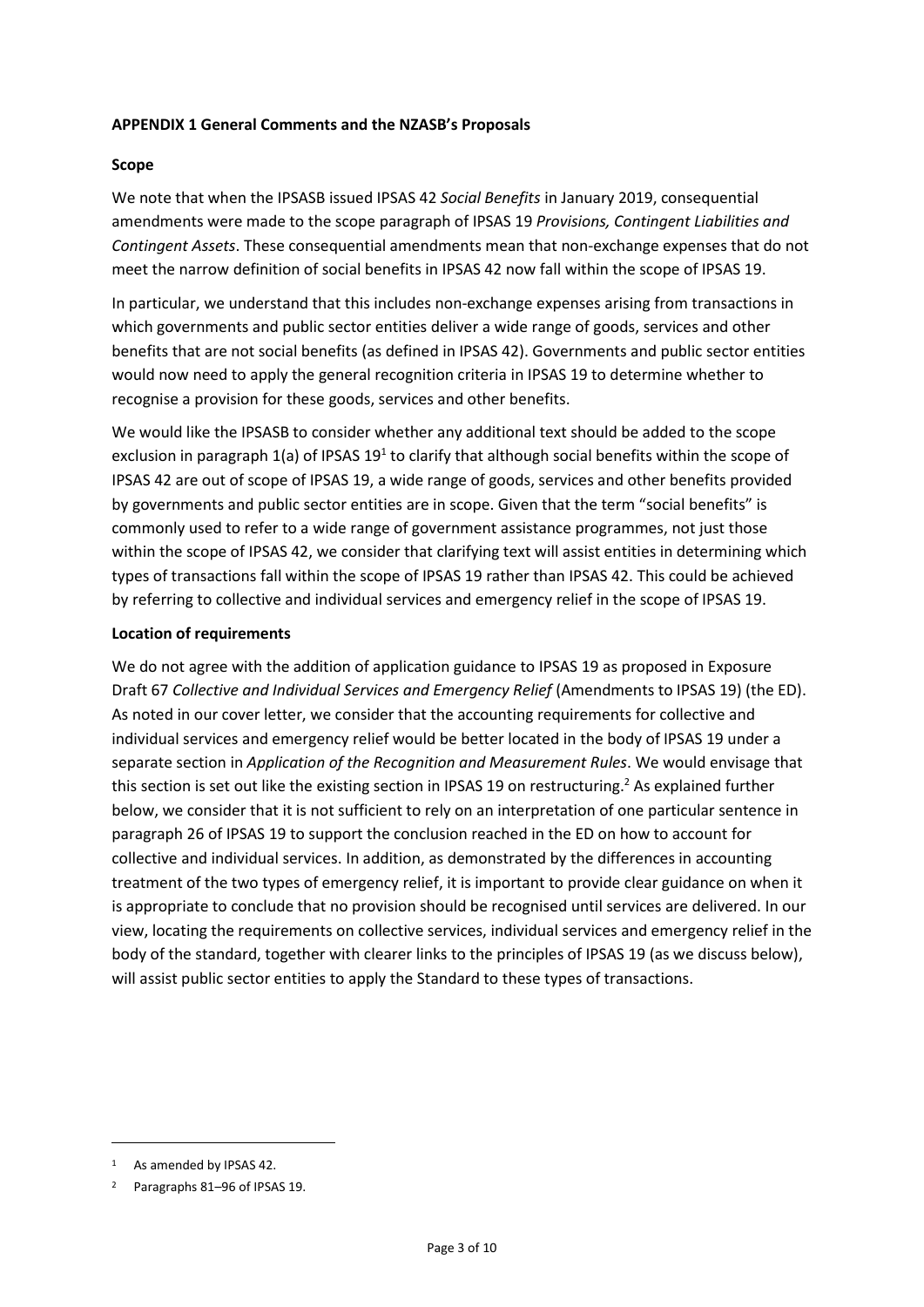# **Applying the principles in IPSAS 19**

We consider that the rationale provided in the ED, which appears to be based solely on one specific part of IPSAS 19 (being one specific sentence in paragraph 26), is insufficient justification for the conclusions reached. In our view, the IPSASB should have provided:

- an analysis of the links between its conclusions in IPSAS 42 and its conclusions in the ED; and
- clearer links between its conclusions in the ED and the principles in IPSAS 19.

We explain these points below.

We are of the view that there are no significant conceptual differences between social benefits and collective and individual services. However, in our comment letter on Exposure Draft 63 *Social Benefits* (ED 63), we acknowledge that determining the relevant past event for all forms of social benefits (whether provided in the form of cash or services) is difficult and has been the subject of much debate over the years. Nevertheless, having reached a conclusion in IPSAS 42, we would have expected to see in the basis for conclusions (BC) the IPSASB's considerations on how that conclusion might apply to individual and collective services and emergency relief. For example, if a beneficiary of a particular health service (such as a hip replacement operation) has met all of the eligibility criteria to receive that service before balance date, with the services scheduled to be provided after balance date, should a liability to the beneficiary be recognised at balance date?

In addition, as noted earlier, we consider that there should be clearer links between the conclusions reached in the ED and the principles in IPSAS 19. We consider that these links are important, both for supporting the conclusions reached and for preparers when applying the requirements and guidance added to IPSAS 19.

Paragraph 22 of IPSAS 19 establishes the conditions that must be satisfied for a provision to be recognised. Amongst other things, the entity must have a present obligation as a result of a past event. Paragraphs 23–30 then provide guidance on when such a present obligation arises. The second sentence in paragraph 26, which the IPSASB has used as the basis for the new requirements and guidance on collective and individual services, is merely one sentence in existing requirements and guidance. In our view, it is not appropriate to rely upon one sentence taken in isolation. Although it may not have been the IPSASB's intention, the information provided in the BC gives the appearance that the IPSASB has selected that sentence in order to "retrofit" into IPSAS 19 a conclusion the IPSASB had already reached on the treatment of collective and individual services in developing an earlier Consultation Paper on social benefits. The result is the ED does not contain sufficient analysis of how the principles of IPSAS 19 apply to collective and individual services.

We therefore considered the application of IPSAS 19 to collective and individual services. As noted above, under IPSAS 19, the recognition principle requires, amongst other things, that an entity has a present obligation (legal or constructive) as a result of a past event. In the case of many types of government assistance programmes, a key issue is determining when an obligating event has occurred. As noted earlier, in our comment letter on ED 63*,* we acknowledge that determining the relevant past event for various forms of social benefits (whether provided in the form of cash or services) is difficult and has been the subject of much debate over the years. It is possible to argue that an obligation to provide services to beneficiaries (especially in the case of individual services)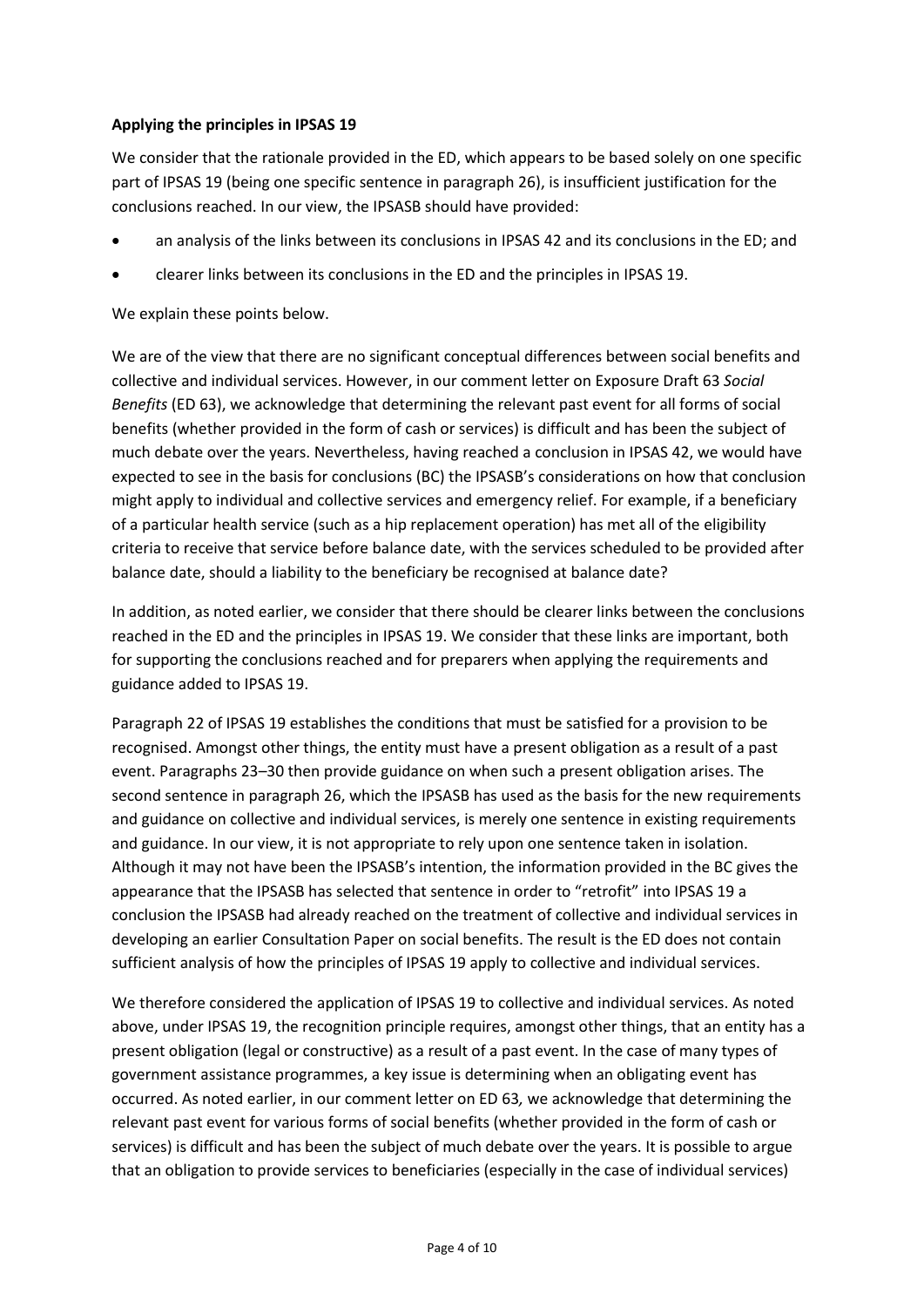arises in advance of those services being delivered. However, applying this argument would result in an entity having to recognise large liabilities for services to be delivered in the future without the recognition of future taxes to pay for those services. We consider that such an outcome is unlikely to meet the objectives of financial reporting and satisfy the qualitative characteristics.

Therefore, we support the outcome in the ED for collective and individual services and those types of emergency relief services that are an ongoing activity of the government, i.e. no provision is recognised before the services are/relief is delivered. However, given that IPSAS 19 will now cover these types of services, in addition to a range of other types of transactions, it becomes important to determine:

- 1. When is it appropriate to set aside arguments about when an obligating event has occurred and conclude that no provision is recognised until a service is delivered?
- 2. When is it appropriate to apply the usual accounting principles in IPSAS 19 to recognising provisions and other liabilities, which does entail considering when the obligating event has occurred and hence could result in the recognition of a provision for services to be delivered in the future?

In thinking about this question, we consider it helpful to also consider the way in which IPSAS 19 deals with executory contracts. Although the definition of, and guidance on, executory contracts is focused on exchange transactions, we consider this guidance provides a helpful analogy when thinking about the accounting treatment of collective and individual services that are part of the ongoing activities of government. We made a similar point in our comment letter on the Consultation Paper *Recognition and Measurement of Social Benefits* and have expanded on this point below.

We note that under IPSAS 19, no provision is recognised for executory contracts (unless the contract is onerous). This is because, before either party has performed:

- the rights and obligations under an executory contract are interdependent, e.g. an entity's obligation to pay for goods from a supplier is dependent upon (i.e. conditional upon) the supplier delivering those goods; and
- there is no obligation for a net outflow of resources (unless the contract is onerous).

Whilst not a perfect analogy (as the IPSASB found when it previously considered a similar idea, the social contract approach, during its work on developing IPSAS 42), we think that analogising to executory contracts helps to provide a rationale that no provision should be recognised for collective and individual services prior to the delivery of the services. Collective and individual services have characteristics similar to executory contracts in that the community will, collectively, provide funds to the government in the future under tax legislation, and the government will, in return, provide goods and services to the community in the future – essentially, there are rights (to future taxes) and obligations (to provide goods and services to beneficiaries) already established under legislation, and there is an interdependency between those rights and obligations. In these circumstances, even if it is argued that the rights and obligations are separable (e.g. as they involve different individual parties), unlike a typical executory contract for an exchange transaction (which is one reason why the executory contract analogy is not perfect), the overall collective interdependency between these rights and obligations is the key reason why it does not provide useful information to recognise large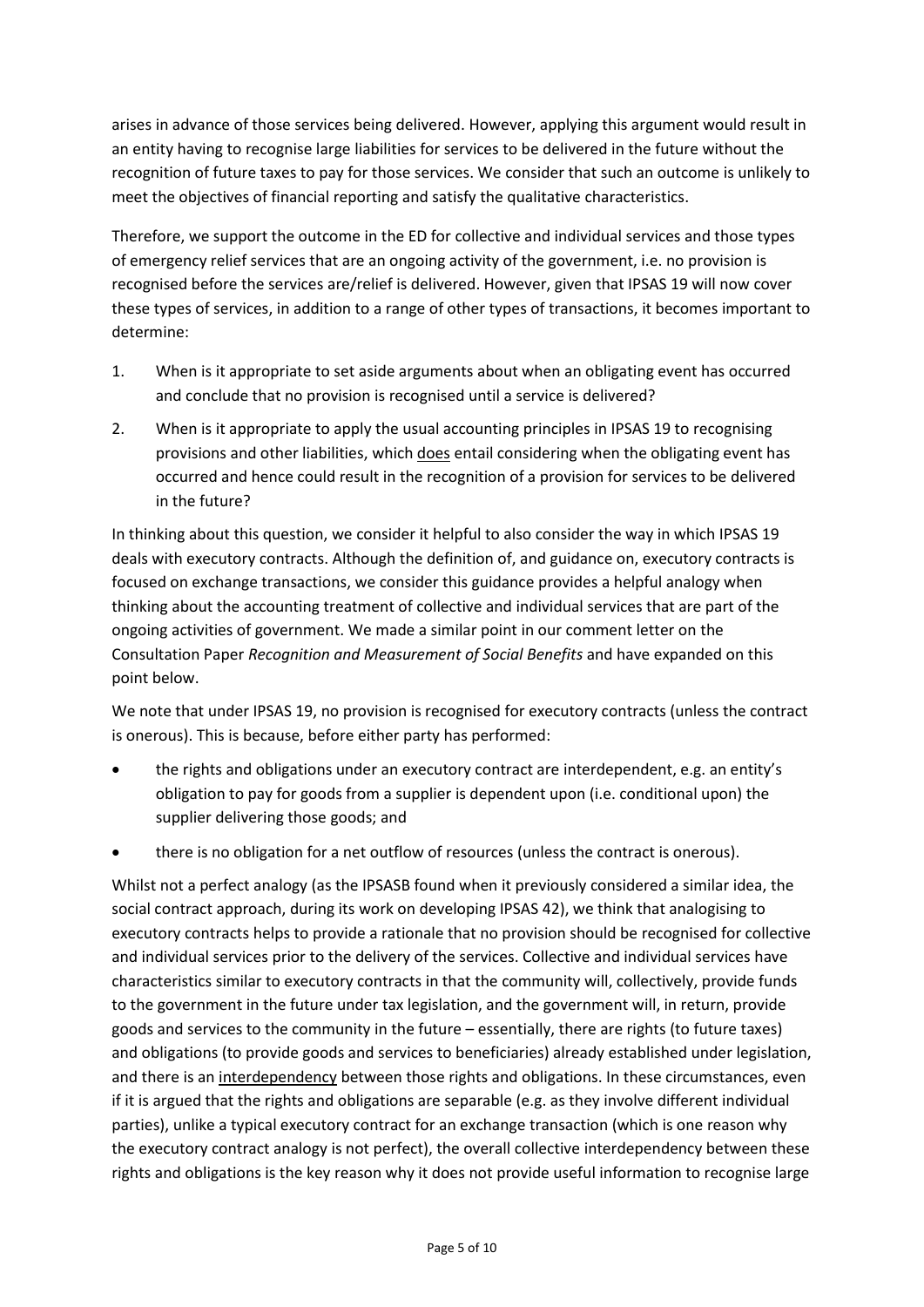liabilities for obligations to beneficiaries under these types of government programmes that are funded by future taxes.

In addition to the above points, in the case of collective and individual services that are part of the on-going activities of government, even though citizens may have legislative entitlements to receive services in the future (e.g. an entitlement to free primary and secondary education), there is often a significant amount of discretion for the public sector entity to make adjustments to the amounts, timing and method of delivery of future services. Some argue that the ability to make such adjustments means that there is no present obligation to service recipients before those services are delivered. (This is similar to some of the situations discussed in paragraph 27 of IPSAS 19 in which a provision is not recognised for future expenditure that is dependent upon an entity's future actions.) Others consider that the ability to make adjustments to future service delivery impacts on the measurement, rather than the existence, of a present obligation to service recipients. Under the latter view, even in situations where it is argued that a present obligation to service recipients arises before services are delivered, the adjustability creates significant measurement difficulties and hence the ability to make a reliable estimate.

In our view, the above analysis could be used to develop a clearer link between the conclusion reached in the ED and the provisions of IPSAS 19, which should also help entities to apply the amended IPSAS 19. Without that clearer link, there may be difficulties in practice in determining whether or not (and the extent to which) a particular government assistance programme involves the delivery of a service to which the requirements and guidance on individual and collective services applies.

In addition, we also note that the ED proposes separate definitions of, and requirements and guidance on, "individual services" and "collective services", although the outcome appears to be the same. It is unclear whether this distinction has any practical impact. In paragraph BC11 of the ED, the IPSASB noted that the reasons a provision did not arise for collective and universally accessible services (now referred to as individual services) were not identical. The IPSASB agreed that the guidance should reflect this. We suggest that the IPSASB provides further discussion of the differences between collective services and individual services. This would assist the readers to appreciate the IPSASB's rationale for distinguishing between collective services and individual services as proposed in the ED, including whether that distinction matters in practice.

# *Emergency relief*

The executory contract analogy discussed above would result in a similar conclusion when applied to emergency relief that is part of the ongoing activities of government.

However, the executory contract analogy does not apply to emergency relief provided only in response to specific emergencies because the relief is:

- ad hoc, so is additional to, and distinct from, the ongoing activities of the government; and
- provided only if the government chooses to provide such assistance. So unlike existing government programmes, it is reasonable to conclude that providing the relief is discretionary, i.e. no obligation arises, until the requirements in paragraphs 22–34 of IPSAS 19 for provision recognition are satisfied.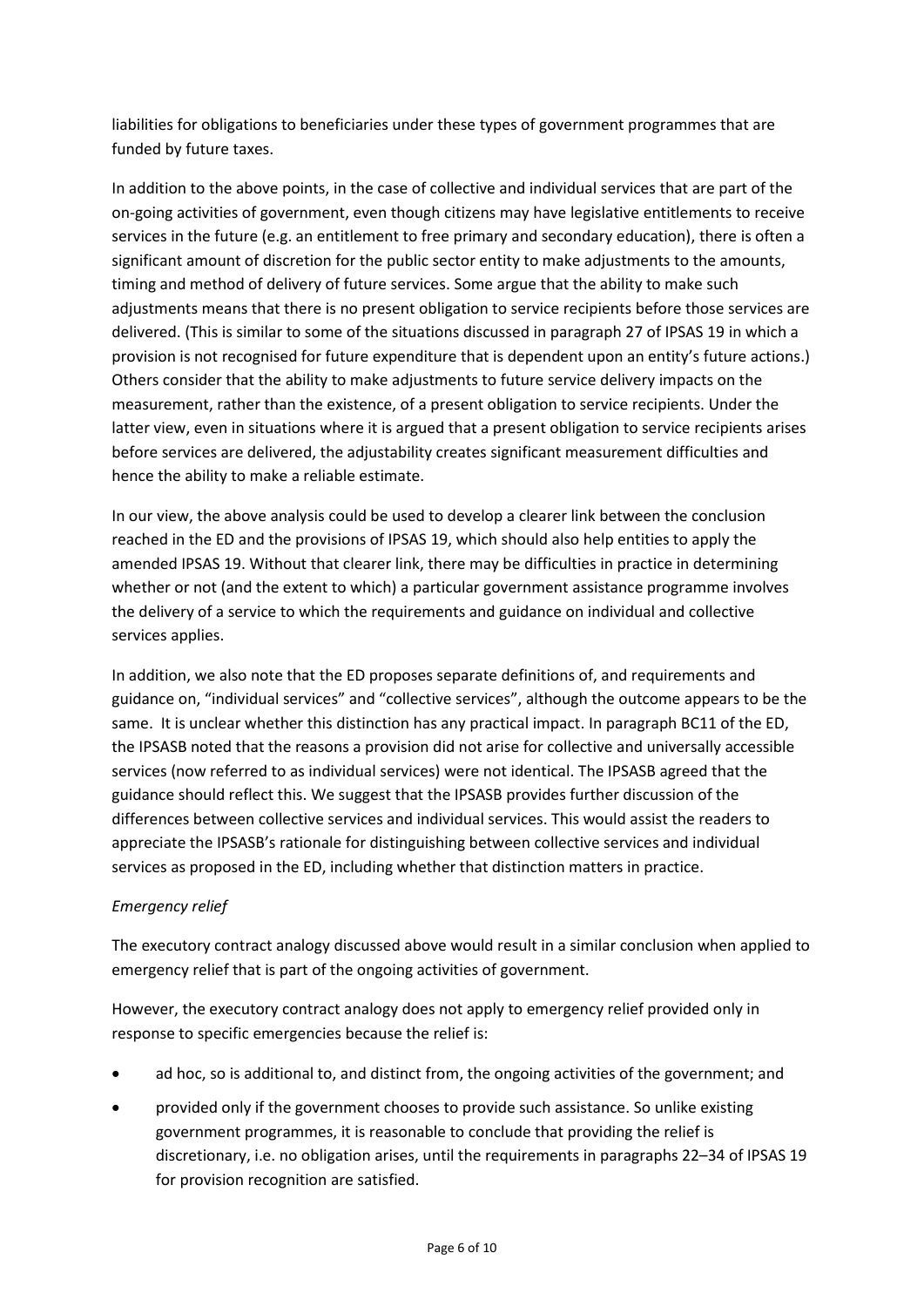In general, we consider this type of emergency relief has similar characteristics to grants.

Although, in general, we agree with the proposed accounting treatment of emergency relief, we disagree with paragraph AG18 of the ED, which states "Goods and services delivered through emergency relief do not address the needs of society as a whole. This distinguishes emergency relief from collective services and individual services". We disagree with this statement and are of the opinion that providing aid and funding after a natural disaster helps the individuals and households to resume with their daily activities (amongst other things), which is addressing the needs of society as a whole. The fact that the recipients of emergency relief are specific individuals or households cannot be determinative of whether or not the provision of government assistance addresses the needs of society as a whole – otherwise, it would call into question the conclusions reached by the IPSASB on individual services and cash transfers to individuals and/or households (social benefits), as these are intended to address the needs of society as a whole.

We initially questioned why the ED proposes to add specific requirements and guidance on emergency relief. We understand that part of the IPSASB's rationale for doing so is because the IPSASB has identified that emergency relief can include activities that are part of the ongoing activities of government, which need to be distinguished from emergency relief provided in response to specific emergencies. This distinction determines whether an entity applies either (a) the requirements and guidance on collective and individual services (for which no provision is recognised before services are delivered) or (b) the requirements and guidance in paragraphs 22–34 of IPSAS 19 (for which a provision might be recognised before services are delivered, if specified criteria are met). The need to make such a distinction reinforces our earlier comments about providing clearer links between the proposals in the ED and the existing principles, requirements and guidance in IPSAS 19. There are likely to be other situations, in addition to emergency relief, in which such a distinction needs to be drawn. For example, there may be individual services that are not ongoing activities of the government and not emergency relief, such as a government of a developed country providing foreign aid in the form of medical services to a developing country.

To assist entities with applying the requirements and guidance, we suggest the IPSASB:

- (a) provides more guidance on the distinction between the two types of emergency relief;
- (b) considers adding examples in the implementation guidance which accompanies IPSAS 19 on the two types of emergency relief; and
- (c) provides more guidance on the distinction between (a) other forms of government assistance that are not part of the ongoing activities of the government and are not emergency relief provided in response to specific events and (b) individual and collective services.

In providing guidance on when it is appropriate to recognise a provision for emergency relief in response to specific emergencies or in other similar situations where goods and services are provided (for example, an ad hoc response to a particular event i.e. not as an ongoing activity of the government), we consider the application guidance of the principles in IPSAS 19 developed by the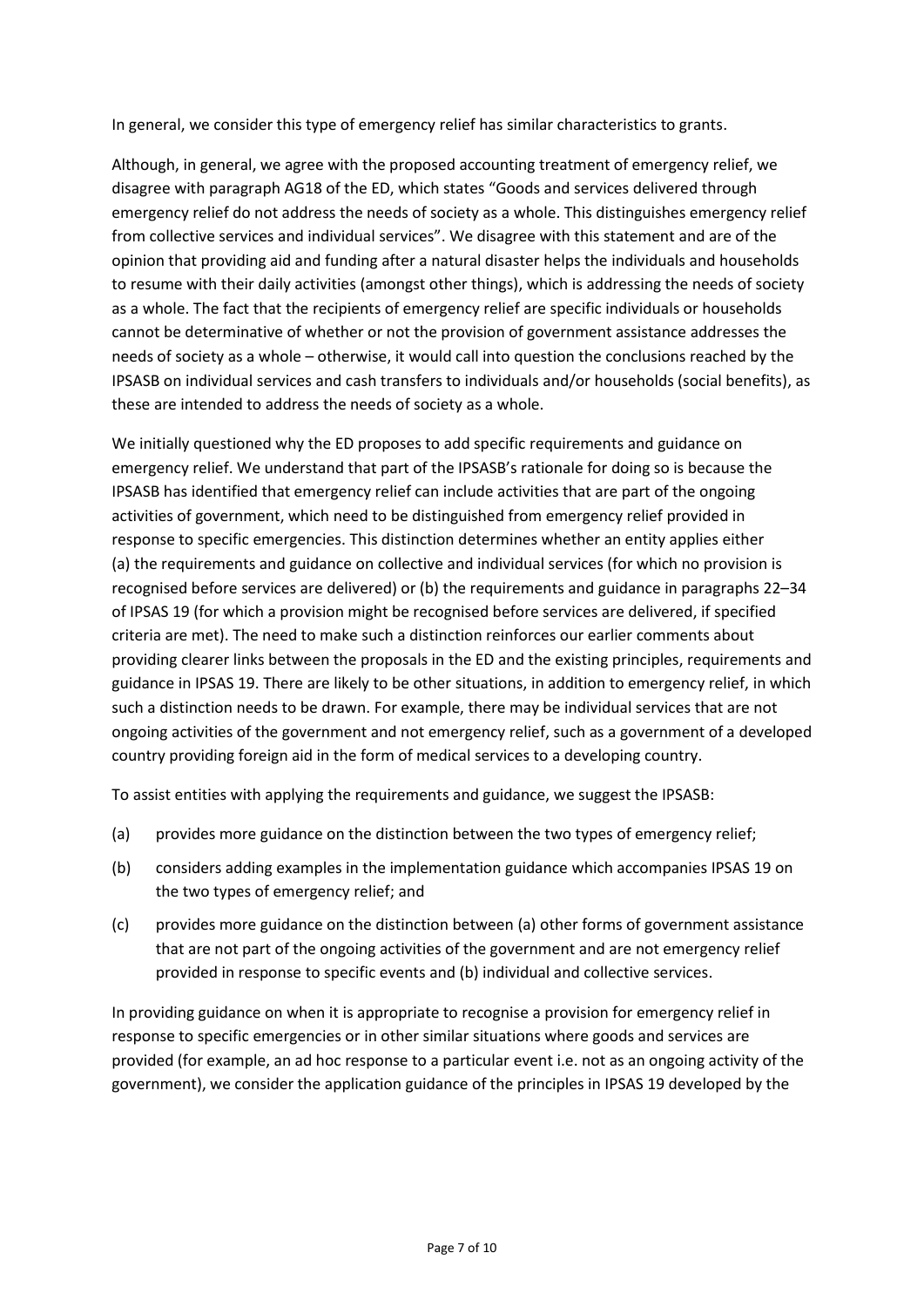Treasury<sup>3</sup> to be useful. The Treasury Guidance provides application guidance of the following key criteria to consider if there is a provision.

- There is a non-reimbursable economic sacrifice
- The expense is not ongoing and adjustable
- The possible obligation arises due to government policy
- At the point the offer is approved and announced it is clear:
	- (i) who will provide the assistance;
	- (ii) what events qualify for assistance;
	- (iii) the types and approximate number of entities who will receive assistance;
	- (iv) what the expected cost was; and
	- (v) when the assistance would be provided; and
- The government has raised a valid expectation in those affected that it will provide cash or the delivery of goods or services because:
	- (i) individuals and entities exist who satisfy the eligibility criteria;
	- (ii) the commitment is not expressed as being subject to future budget decisions, and
	- (iii) the substantial events satisfying the criteria covered by the policy have occurred.<sup>4</sup>

The Treasury Guidance may be of interest to the IPSASB in developing the requirements and guidance as we have suggested in points (a) and (c) above.

-

<sup>3</sup> The Treasury *Guidance on Recognising Liabilities and Expenses* (the Treasury Guidance) <https://treasury.govt.nz/sites/default/files/2013-11/rle-nov13.pdf>

<sup>4</sup> The Treasury Guidance, page 20.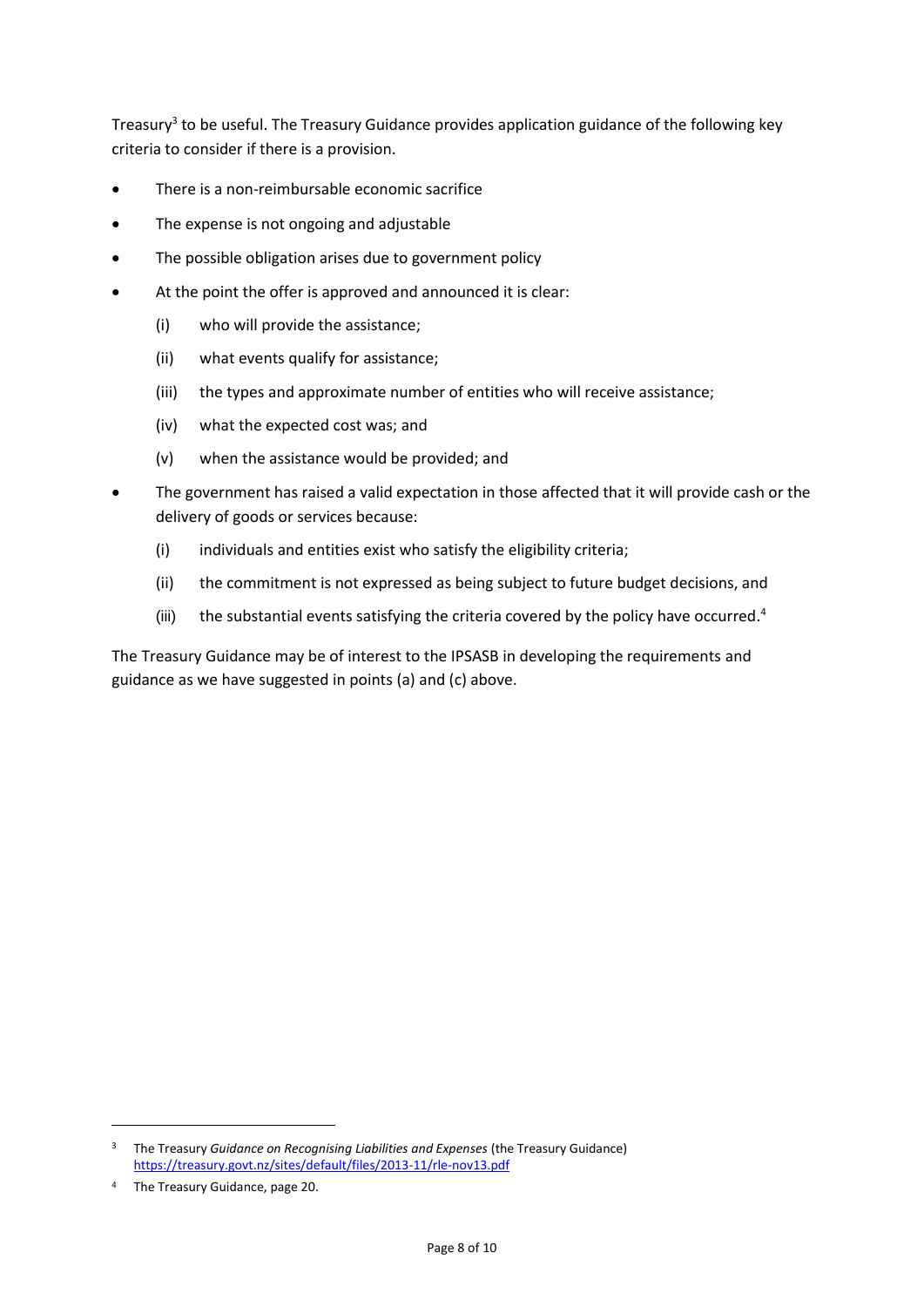# **APPENDIX 2 Response to Specific Matters for Comment**

#### **Specific Matter for Comment 1**

Do you agree with the definitions of collective services and individual services that are included in this Exposure Draft?

If not, what changes would you make to the definitions?

We have noted in Appendix 1 that the ED proposes separate definitions of, and requirements and guidance on, "individual services" and "collective services", although the outcome appears to be the same. It is unclear whether this distinction has any practical impact.

We disagree with the proposed definitions of collective services and individual services. Both definitions contain references to "address the needs of society as a whole" and this notion is one of the reasons the ED has distinguished between collective and individual services and emergency relief. There is no definition of, or guidance on, what is meant by "address the needs of society as a whole" in the context of collective and individual services. We note there is some discussion of this notion in paragraph AG8 of IPSAS 42 but that discussion is unclear and is only in the context of social benefits.

Without this definition and/or guidance it is difficult to distinguish between (a) an individual service within the scope of paragraphs AG12 and AG13 of the ED (for which no provision is recognised before the service is delivered) and (b) the delivery of services to individuals in other circumstances, such as emergency relief (which could fall into paragraph AG20, AG21 or AG22 of the ED, depending on the circumstances). In the case of emergency relief, the ED relies on the assertion in the first sentence of paragraph AG18, but we disagree with this assertion. So given that we have different views to the IPSASB on the circumstances in which services address the needs of society as a whole, and the ED contains no explanation of the meaning of this notion, this suggests that the two definitions are not clear.

#### **Specific Matter for Comment 2**

Do you agree that no provision should be recognised for collective services?

If not, under what circumstances do you think a provision would arise?

#### **Specific Matter for Comment 3**

Do you agree that no provision should be recognised for individual services?

If not, under what circumstances do you think a provision would arise?

We agree with the conclusion that no provision should be recognised for collective services and individual services that are part of the ongoing activities of government.

For those types of emergency relief services that are individual services and not an ongoing activity of the government (or other public sector entity), we agree that in some circumstances it may be appropriate to recognise a provision or disclose a contingent liability.